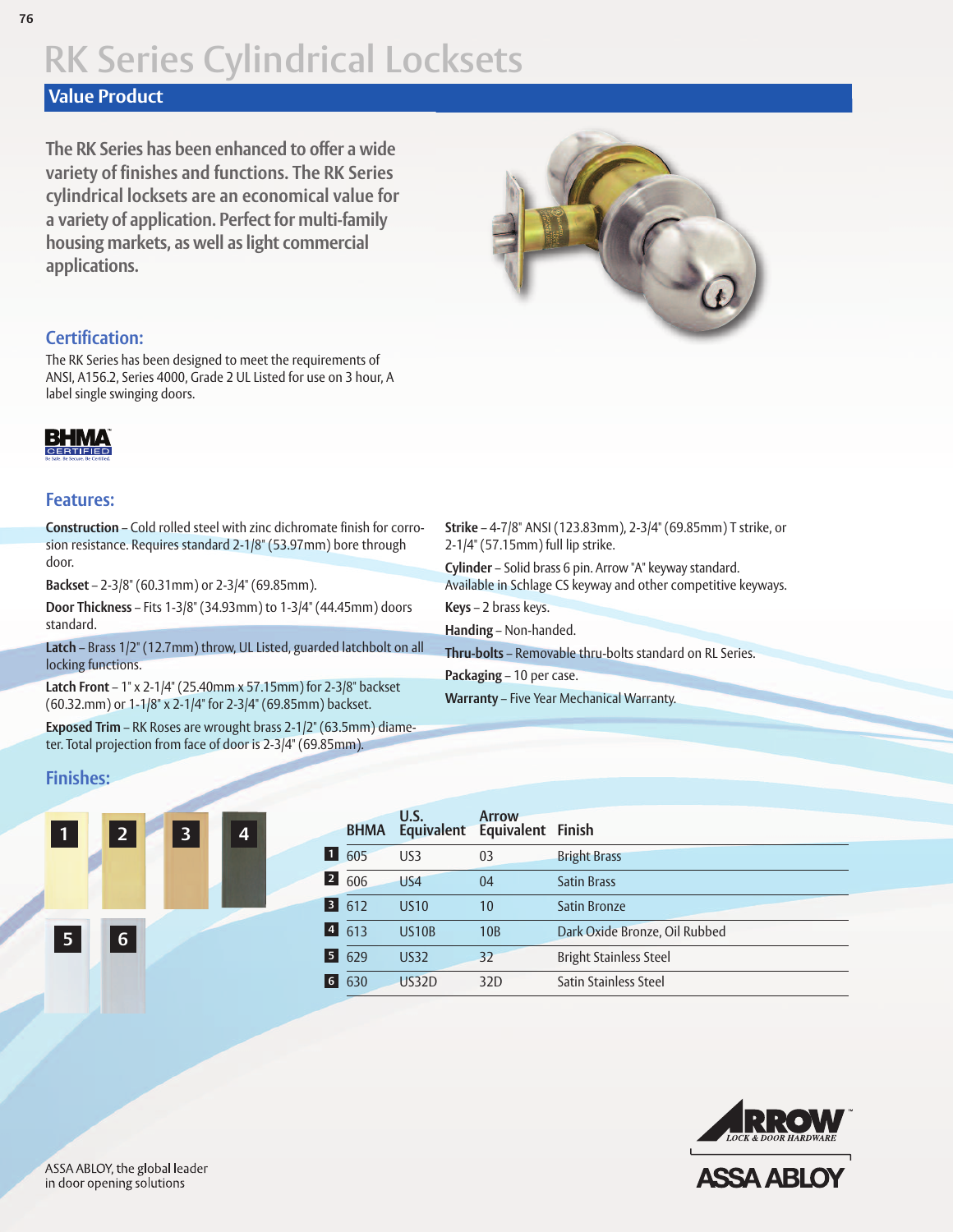## **Value Product**

## **RK Series** knob designs:



## **R Series** cylinders:

Solid Brass 6 pin cylinder pinned 5 for RK, pinned 6 for RL. "A" Keyway standard. Arrow sectional keyways available. Competitive keyways available. US4, US26D finish.

## **Tailpieces:**

| <b>PART#</b> | <b>SERIES</b>    |
|--------------|------------------|
| 1001-44      | <b>RL</b> Series |
| 550RK-44     | <b>RK Series</b> |

### **Interchangeable Core:**

Look for this symbol to indicate availability of product with interchangeable core design.



**Cylinder Part #100C-RK** – RK Series **#600HD** – RL Series

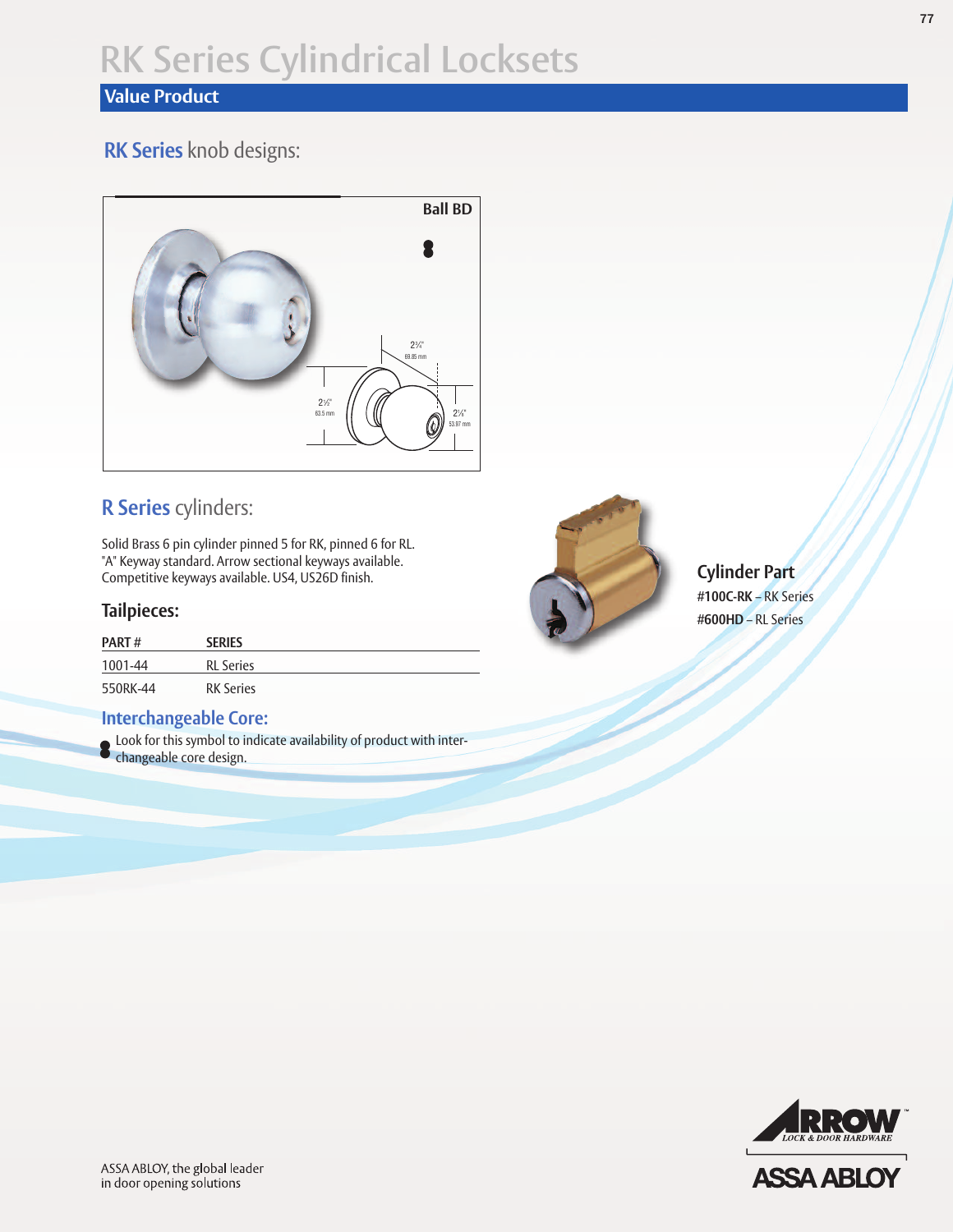## **Value Product**

## **Latches & Strikes:**



#### **Accessories:**



### **Installation:**

161 prep for retrofit and secure installation.





ASSA ABLOY, the global leader in door opening solutions